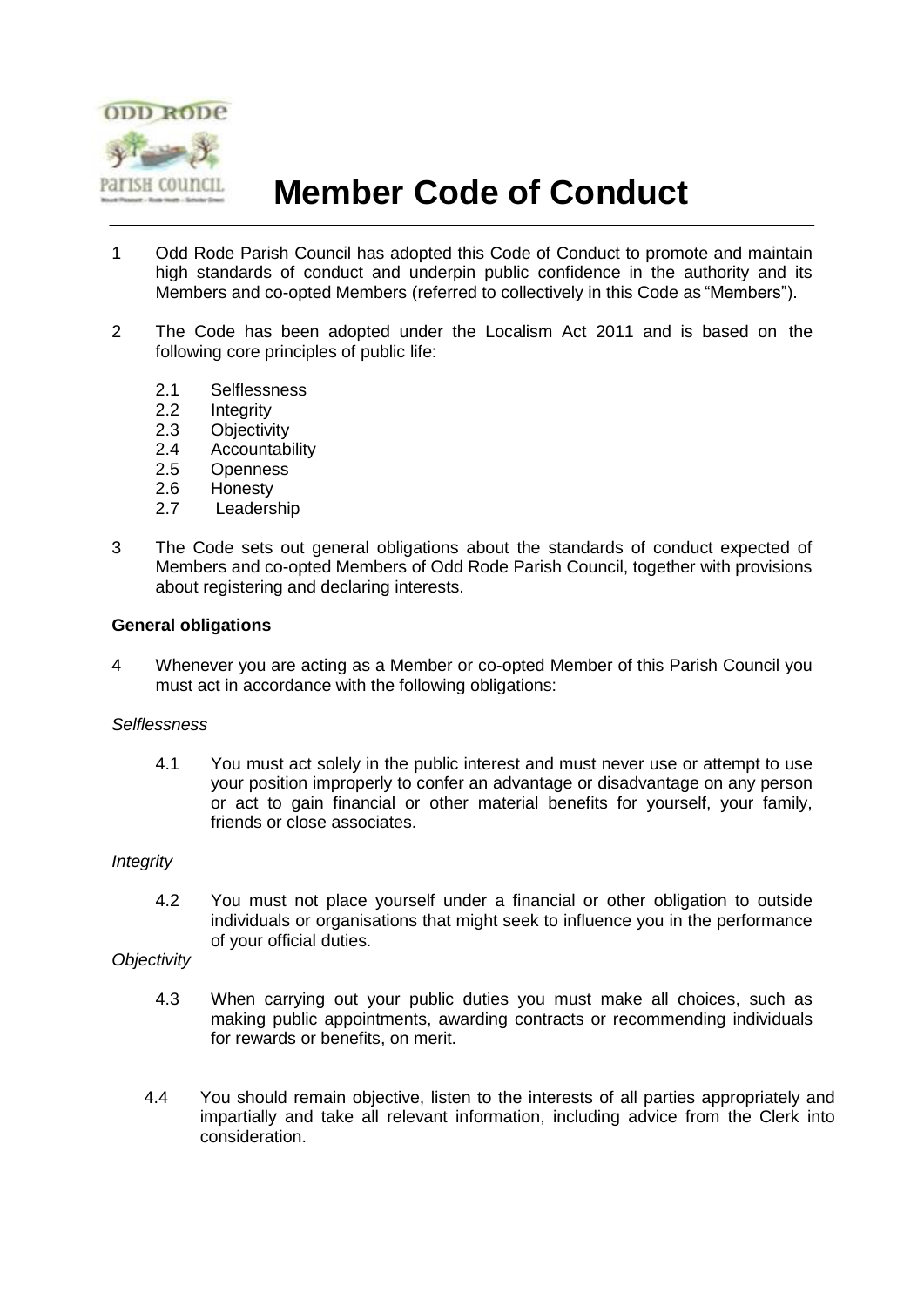4.4 You should exercise independent judgement. Although you may take account of the views of others, you should reach your own conclusions on the issues before you and act in accordance with those conclusions.

# *Accountability*

4.5 You are accountable to the public for your decisions and you must co-operate fully with whatever scrutiny is appropriate to your office, including appropriate scrutiny by local residents.

# *Openness*

4.6 You must be open and transparent where possible about your decisions and actions and the decisions and actions of Odd Rode Parish Council. You should be prepared to give reasons for those decisions and actions.

## *Honesty*

- 4.7 You must declare any personal, pecuniary and non-pecuniary interests that relate to your public duties and must take steps to resolve any conflicts arising in a way that protects the public interest, including registering and declaring interests as set out in Part 2 below.
- 4.8 You must only use or authorise the use of Odd Rode Parish Councils' resources in accordance with the authority's requirements. You must, when using or authorising the use of such resources, ensure that they are used for proper purposes only. Resources must not be used improperly for political purposes (including party political purposes) and you must have regard to any applicable Local Authority Code of Publicity in force from time to time.

## *Leadership*

- 4.9 You must promote and support high standards of conduct when serving as a Member of Odd Rode Parish Council, by leadership and example, championing the interests of the community.
- 4.10 You should uphold the law and, on all occasions, act in accordance with the trust that the public is entitled to place in you.

# *Respect for Others*

- 4.11 You must treat others with courtesy. You should engage with colleagues and staff in a manner that underpins mutual respect and courtesy, essential to good local government.
- 4.12 You must not:
	- (i) do anything which may cause Odd Rode Parish Council to breach any equality laws
	- (ii) compromise or attempt to compromise the impartiality of anyone who works for, or on behalf of, Odd Rode Parish Council
	- (iii) bully  $<sup>(1)</sup>$  any person, including other Councillors, officers of Odd Rode</sup> Parish Council or members of the public
	- (iv) intimidate or attempt to intimidate any person who is or is likely to be a complainant, a witness, or involved in the administration of an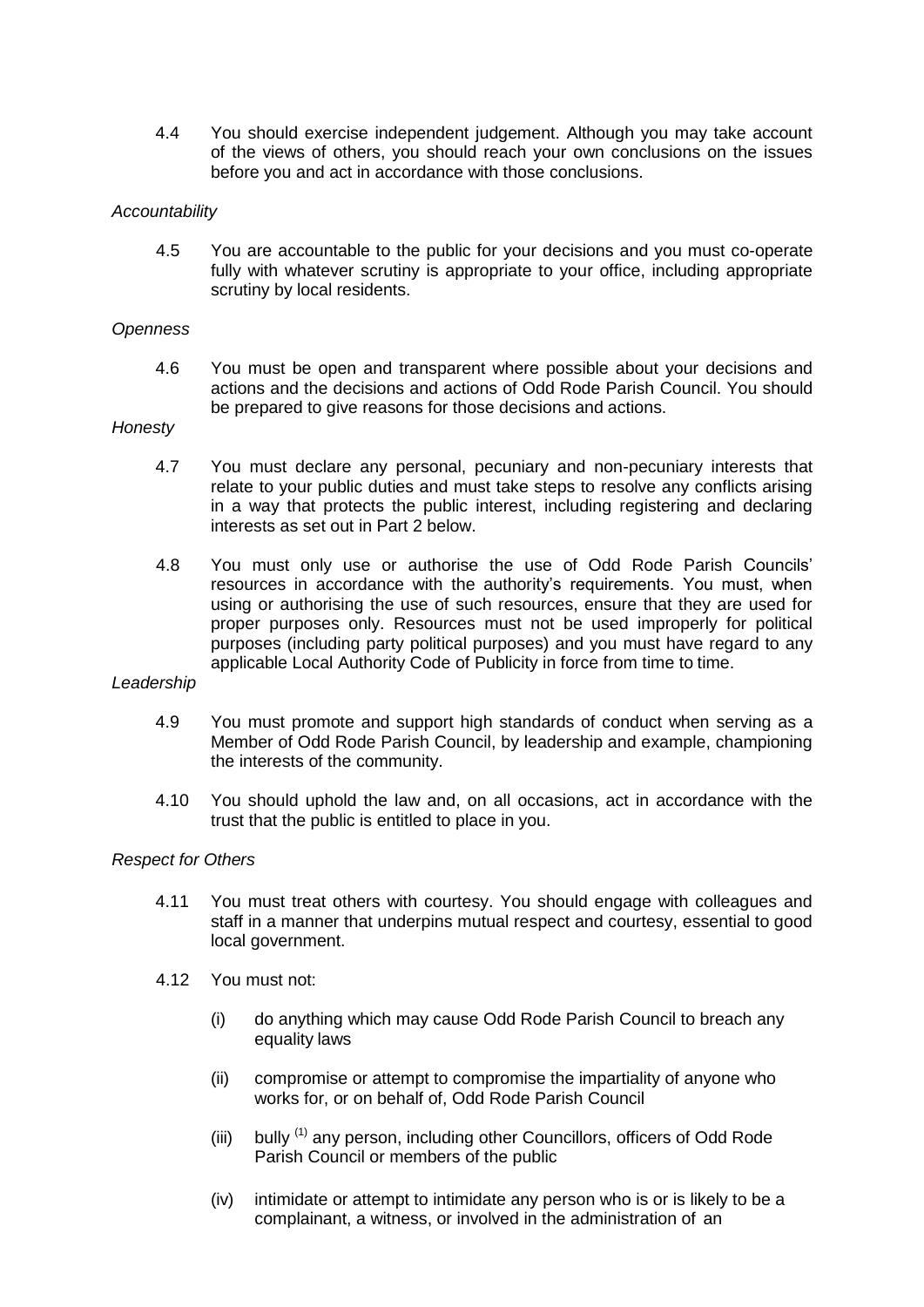investigation or proceedings in relation to an allegation that a Member (including yourself) has failed to comply with his or her local council code of conduct.

# *Information*

- 4.13 You must not disclose information given to you in confidence by anyone, or information acquired by you which you believe, or ought reasonably to be aware, is of a confidential nature, except where: (2)
	- (i) you have the written consent of a person authorised to give it
	- (ii) you are required by law to do so
	- (iii) the disclosure is made to a professional third party for the purpose of obtaining professional advice provided that the third party agrees not to disclose the information to any other person, or
	- (iv) the disclosure is reasonable, in the public interest; and made in good faith and in compliance with the reasonable requirements of the Parish Council.
- 4.14 You must not prevent another person from gaining access to information to which that person is entitled by law.

## *Gifts and Hospitality*

4.15 You must within 28 days of receipt, notify the Clerk in writing of any gift, benefit or hospitality with a value in excess of £100 which you have accepted as a Member from any person or body other than the Authority. The Clerk will place your notification on a public register of gifts and hospitality.

# **Registering and Declaring Interests**

*Registering and Declaring Interests – General Requirements*

- 5 You must, within 28 days of:
	- 5.1 the adoption of this Code
	- 5.2 taking office as a Member
	- 5.3 becoming aware of any new interest not already registered
	- 5.4 becoming aware of any change to any interest already registered

notify the monitoring officer in writing of any disclosable pecuniary interest, or other type of interest as defined by this Code.

6 If you become aware of any such interest not already registered (or the subject of pending notification) during the course of any meeting of the authority at which you are in attendance then you must disclose the interest to meeting, take the action required by the Code depending on the nature of the interest and notify the monitoring officer of the interest in accordance with the provisions of this Code.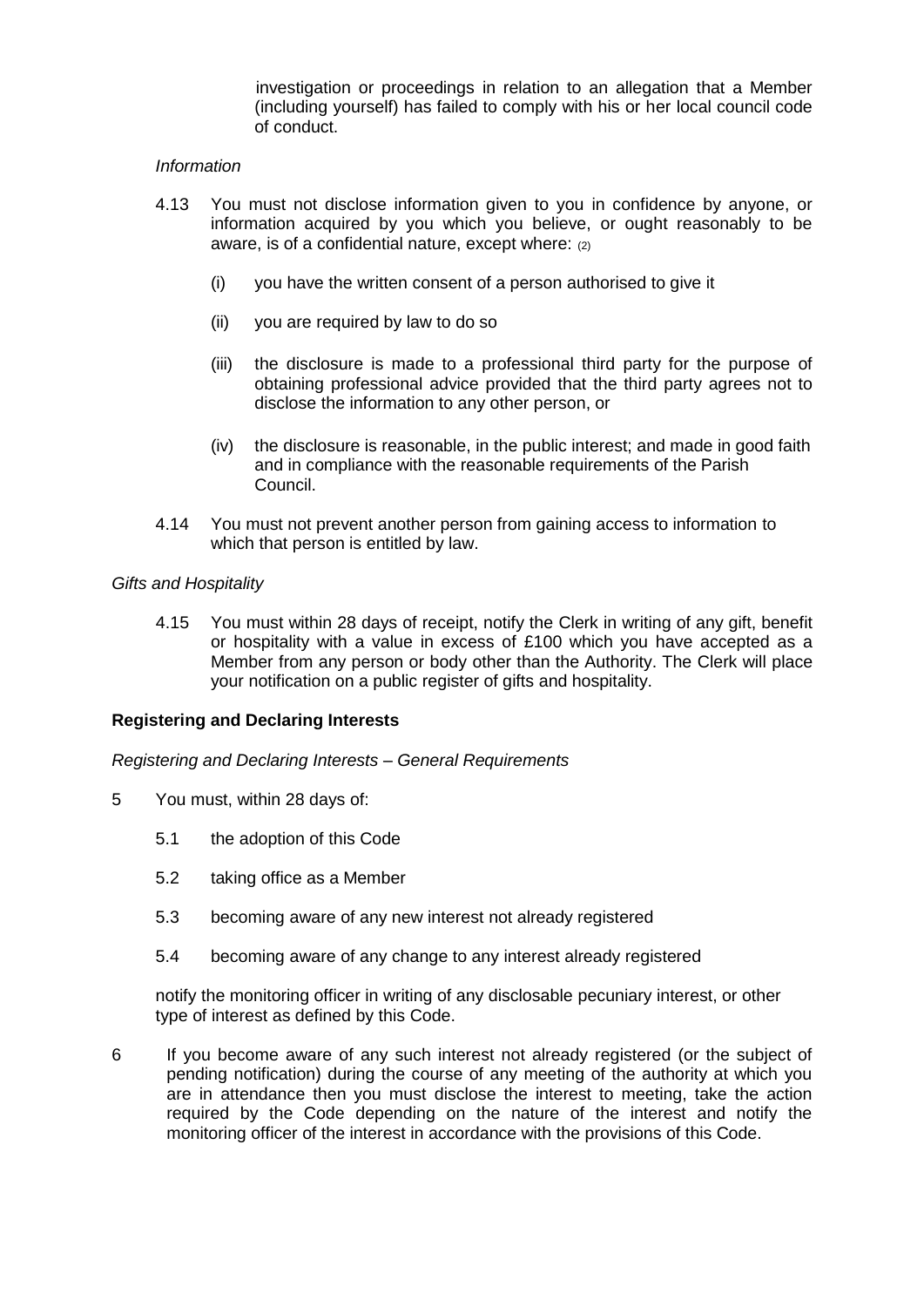# *Sensitive Interests*

- 7 A 'sensitive interest' is described in the Localism Act 2011 as an interest the nature of which is such that the Member and the Cheshire East monitoring officer consider that disclosure of the details of the interest could lead to the Member or a person connected with the Member being subject to violence or intimidation.
- 8 Where you consider that you have a sensitive interest, and the monitoring officer agrees, that part of the register recording that interest will be will not be published or made available for public inspection. A declaration of interests must still be made at a meeting where relevant, but the sensitive information need not be disclosed.

# *Disclosable Pecuniary Interests*

- 9 A disclosable pecuniary interest is defined by statute and is subject to change from time to time.
- 10 Unless dispensation has been granted, if you are present at any meeting of Odd Rode Parish Council and you have a disclosable pecuniary interest in any matter to be considered or being considered at the meeting, you must leave the meeting while any discussion or voting on that matter takes place. You may not participate in any discussion of the matter at the meeting and you may not participate in any vote taken on the matter at the meeting.
- 11 You must not discharge or participate in the discharge of any function related to any matter in which you have a disclosable pecuniary interest.
- 12 Failure to comply with these requirements of the Code may amount to a criminal offence.

## *Other Interests – Personal Interests*

- 13 In addition to disclosable pecuniary interests referred to above, you must also declare personal interests.
- 14 You have a personal interest in any business of the council where the business of the council relates to or is likely to affect any body of which you are a member or in a position of general control or management and to which you are appointed or nominated by Odd Rode Parish Council.
- 15 You will also have a personal interest in any business of Odd Rode Parish Council where the business of Odd Rode Parish Council relates to or is likely to affect any body exercising functions of a public nature, which is directed to charitable purposes or whose principle purposes includes influencing public opinion or policy where you are a member of that body or in a position of general control or management.
- 16 The CE Audit and Governance Committee may, from time to time, prescribe certain bodes the membership of which amounts to a personal interest which parish councils may wish to have regard to.
- 17 You will also have a personal interest in any business of the Odd Rode Parish Council where a decision in relation to that business might reasonably be regarded as affecting your wellbeing or financial position or the wellbeing or financial position of a relevant person to a greater extent than the majority of other Council tax payers, ratepayers, or inhabitants of the electoral division or ward, as the case may be, affected by the decision.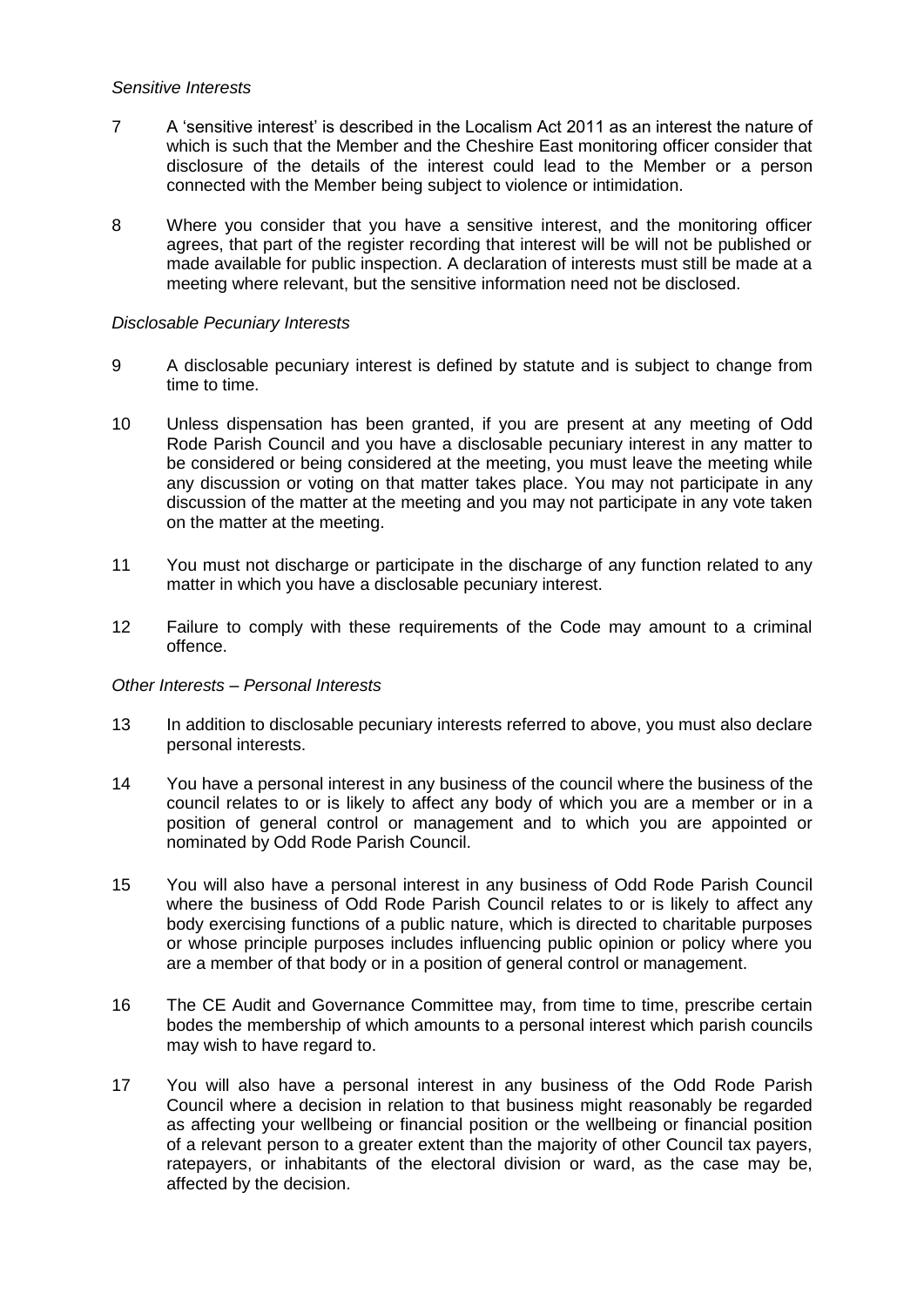- 18 For the purposes of this Code, a relevant person is:
	- 18.1 a member of your family or any person with whom you have a close association, or
	- 18.2 any person or body who employs or has appointed such persons, any firm in which they are a partner, or any company of which they are directors, or
	- 18.3 any person or body in whom such persons have a beneficial interest and a class of securities exceeding the nominal value of £25,000 or one hundredth of the total issued share capital of that body.
- 19 Unless your personal interest also amounts to a prejudicial interest, a disclosable pecuniary interest or pre-determination, you may remain in the meeting and take part in the debate and vote.

# *Other Interests – Prejudicial Interests*

- 20 You will have a prejudicial interest if you have a personal interest in any business of the authority and where that personal interest is one which a member of the public with knowledge of the relevant facts, would reasonably regard as so significant that it is likely to prejudice your judgement of the public interest and where that business:
	- 20.1 affects your financial position or the financial position of a relevant person or body described in paragraph 14 or 15 above, or
	- 20.2 relates to the determination of any approval, consent, licence, permission or registration in relation to you or any relevant person or body described in paragraph 14 or 15 above.
- 21 Where you have a prejudicial interest, you may not participate in any discussion of the matter at the meeting or in any vote taken on the matter at the meeting. You are also required to leave the room where the meeting is taking place during the discussion and vote. However you may attend the meeting and make representations, answer questions or give evidence provided that the public are also allowed to attend the meeting for the same purpose and you leave the meeting immediately after having done so.

## **Pre-Determination and Bias**

- 22 Separately from considerations as to personal, prejudicial or disclosable pecuniary interests, Members must be mindful of falling foul of the general obligations of this code by taking part in decisions where they are biased or have pre-determined the matter in question.
- 23 Simply put, a Member will be biased or will have pre-determined a matter if they have approached a matter with a closed mind. That is to say if they have made up their mind which way they will decide a matter before all of the relevant considerations are presented and debated in the appropriate decision making forum.
- 24 Previous actions or statements of a Member will not be taken by themselves as proof of predetermination. A Member may be predisposed to a certain point of view, however notwithstanding any predisposition, Members need to be careful to ensure they approach and, insofar as is possible, are seen to approach decisions with an open mind.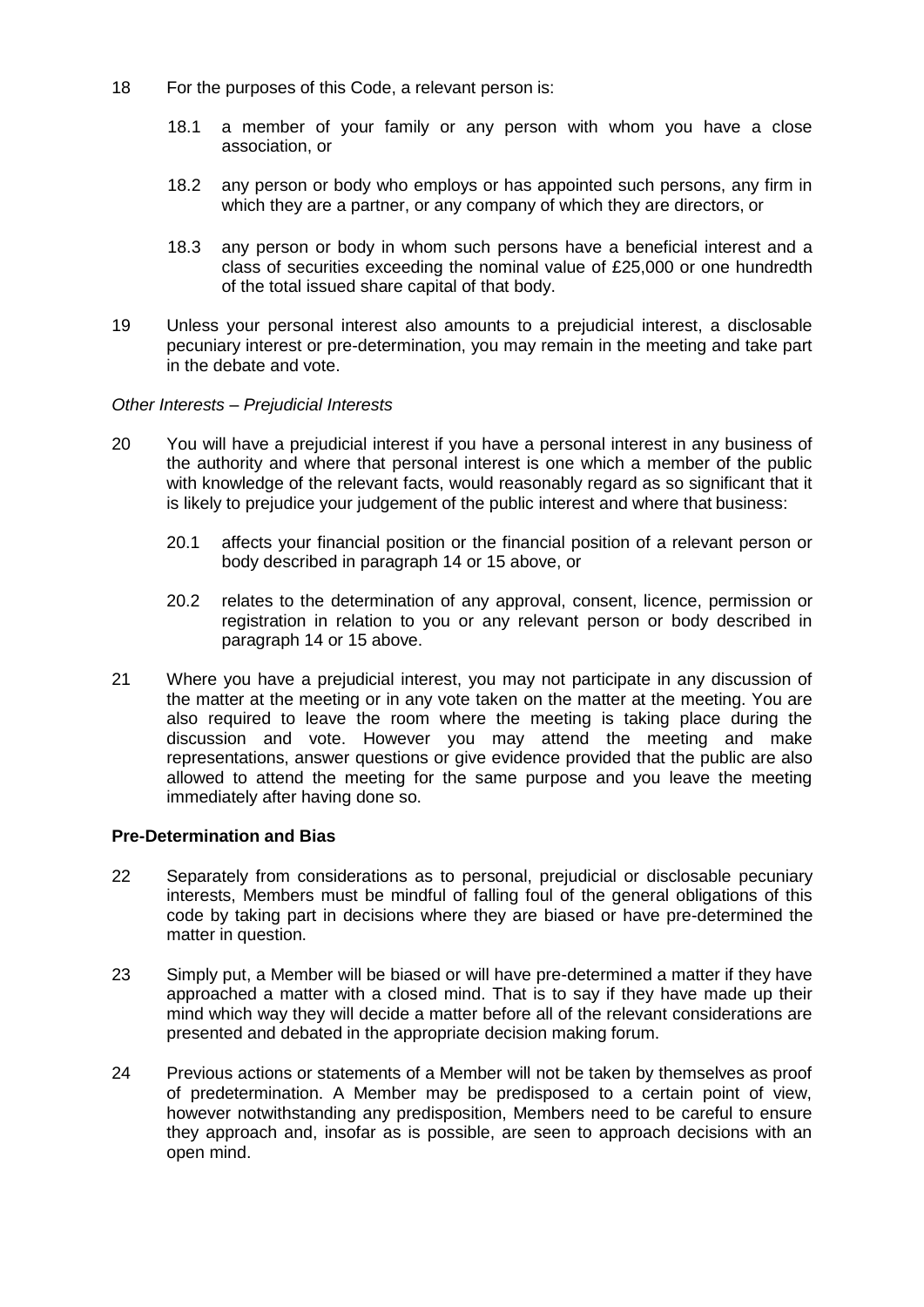- 25 Particular scenarios to be mindful of are where a Member, in some other role, is seen to be a promoter or advocate for a proposal which later comes before them for decision. A risk arises when there has been significant personal involvement in preparing or advocating the proposal such that a Member may become or may be perceived by the public as being no longer able to approach the decision with an open mind.
- 26 If you feel that you have pre-determined a matter you should say so. You should not speak or vote on the proposal. You may, however, make representations on the proposal if a member of the public also has the right to do so. You are not legally obliged to withdraw from the meeting for the remainder of the debate and vote but in most circumstances doing so will counter any suggestion that you influenced the remaining Members by your continued presence. If you do not withdraw, as a minimum you must withdraw to the public area of the meeting room for the whole of the consideration of the matter, whether or not you are also exercising your right to speak.
- 27 If in any doubt you should seek advice from the Monitoring Officer, Clerk or ChALC.

# **Further Information**

28 The Monitoring Officer, in consultation with the Chairman of the Audit and Governance Committee, will publicise from time to time arrangements for dealing with complaints made against Members that their conduct has breached the requirements of this code.

# **Dispensations**

29 The Council (or under delegated powers, the Clerk) may grant you a dispensation, but only in limited circumstances, to enable you to participate and vote on a matter in which you have a prejudicial or disclosable pecuniary interest.

CODE ADOPTED AT THE FULL COUNCIL ON 15TH MAY 2019

<sup>1.</sup> "Bullying" may be characterised as offensive, intimidating, malicious, insulting or humiliating behaviour and includes "cyber bullying". It may happen once or be part of a pattern of behaviour.It can be contrasted with the legitimate challenges a member may make in challenging policy or scrutinising performance. You may challenge others as to why they hold their views but must take care to raise issues in the appropriate forum and in an appropriate way. Ideas and policies may be robustly criticised but individuals should not be subject to unreasonable or excessive personal attack.

<sup>2.</sup> It is your responsibility to ensure that any judgement you make in relying on any exception will stand up to rigorous objective scrutiny. In the case of any doubt advice should be sought from the Monitoring Officer or an independent qualified legal advisor.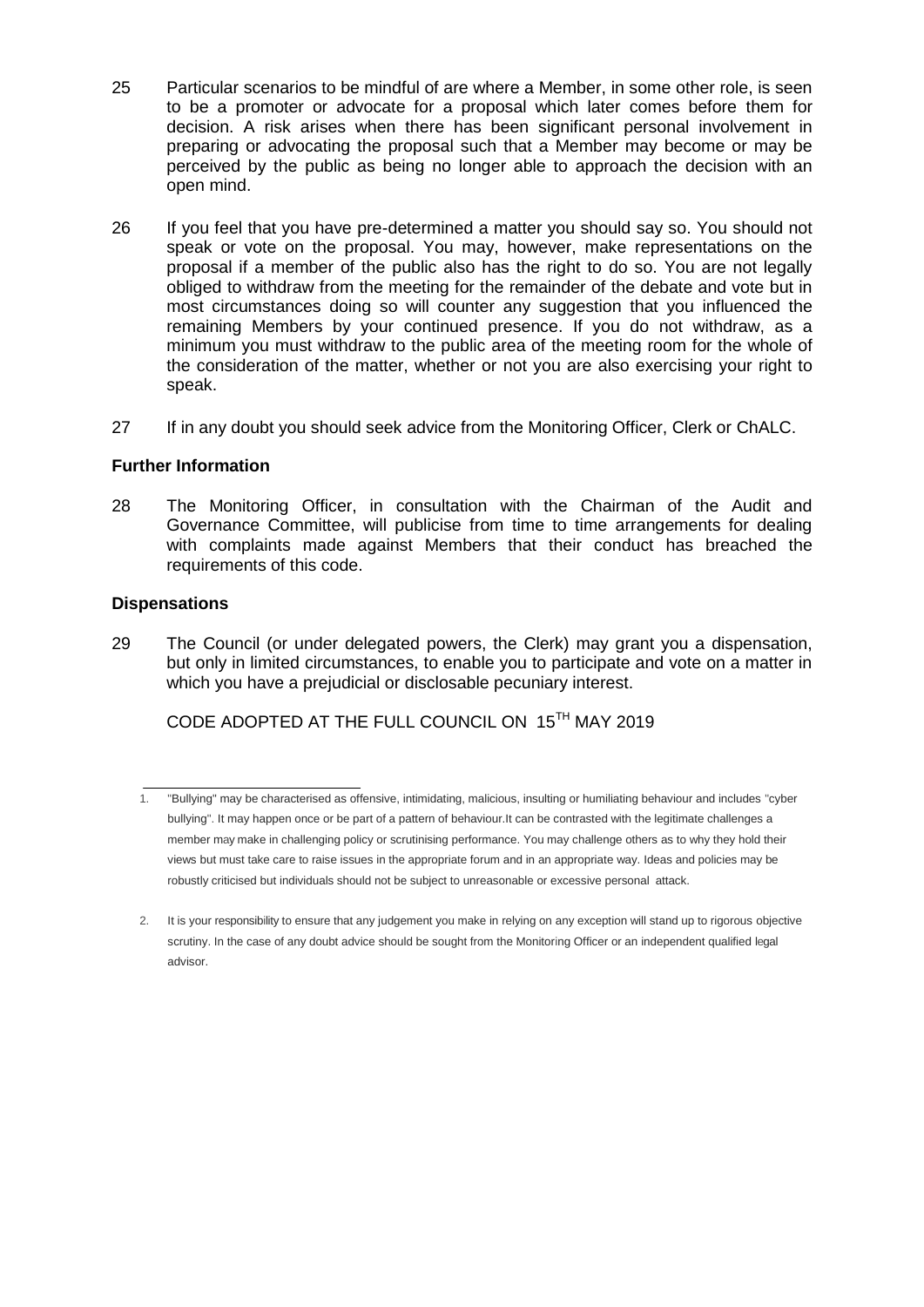- The following categories are Disclosable Pecuniary Interests
- "M" denotes the relevant Elected Member
- The regulations apply if the disclosable pecuniary interest is yours, your spouse's or civil partner's or is the pecuniary interest of somebody with whom you are living as a husband or wife or as if you were civil partners

| <b>Subject</b>                                       | <b>Prescribed description</b>                                                           |                                                                                                                                                                                                                                                                              |  |
|------------------------------------------------------|-----------------------------------------------------------------------------------------|------------------------------------------------------------------------------------------------------------------------------------------------------------------------------------------------------------------------------------------------------------------------------|--|
| Employment, office, trade, profession or<br>vocation | Any employment, office, trade, profession or<br>vocation carried on for profit or gain. |                                                                                                                                                                                                                                                                              |  |
| Sponsorship                                          | М.                                                                                      | Any payment or provision of any other<br>financial benefit (other than from the relevant<br>authority) made or provided within the<br>relevant period in respect of any expenses<br>incurred by M in carrying out duties as a<br>Member, or towards the election expenses of |  |
|                                                      |                                                                                         | This includes any payment or financial<br>benefit from a trade union within the meaning<br>of the Trade Union and Labour Relations<br>(Consolidation) Act 1992(1).                                                                                                           |  |
| Contracts                                            |                                                                                         | Any contract which is made between the<br>relevant person (or a body in which the<br>relevant person has a beneficial interest) and<br>the relevant authority -                                                                                                              |  |
|                                                      | (a)                                                                                     | under which goods or services are to<br>be provided or works are to be<br>executed; and                                                                                                                                                                                      |  |
|                                                      | (b)                                                                                     | which has not been fully discharged.                                                                                                                                                                                                                                         |  |